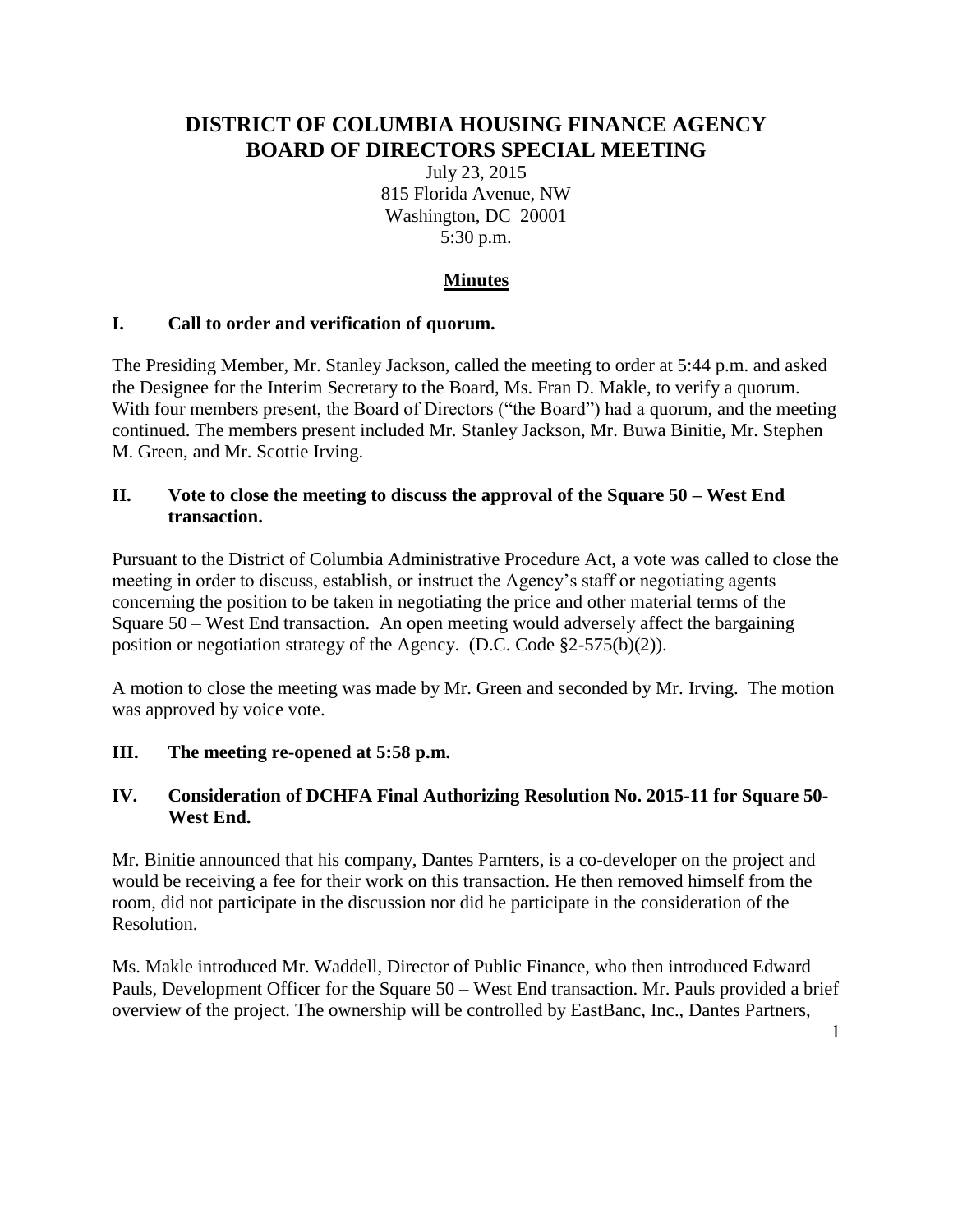WC West End, LLC, L.S. Caldwell & Associates, Inc., Autopark, Inc., and Jayco West End, LLC. The Agency is being asked to finance the acquisition and construction of the residential component of a nine-story building located in the West End neighborhood of D.C. at the proposed address of 1211 23rd Street, N.W. in Ward 2.

Upon construction completion, the project will consist of 55 affordable housing units and 6 market rate units. The other components of the building will be a fire station and a squash court/fitness center. These components will be separately financed and will close at the same time as the residential component. \$6.2million in short-term and \$7.1 million in long-term taxexempt bonds will be purchased by J.P. Morgan Chase Bank. Wells Fargo will be the low income housing tax credit investor. The bedroom mix is as follows: 12 studios, 44 onebedrooms, and 5 two-bedrooms for a total of 61 units. Three of the one-bedroom units will be subsidized by the D.C. Housing Authority's Local Rent Supplement Program, and those units will be rented to families or individuals earning incomes at or below 30 percent of the Area Median Income (AMI).The sponsor has elected to set aside 90 percent of units at or below 60 percent of AMI for bond and tax credit purposes.

The following people were present at the meeting in support of the project: Charles Treece of Ballard Spahr LLP and Michael McKenzie of McKenzie & Associates, P.C. as Co-Bond Counsel, Jose Nuñez of the Department of Housing and Community Development (DHCD), and Kent Neumann of Eichner, Norris & Neumann PLLC, co-counsel for the Borrower. On behalf of the development team, Corey Powell of Dantes Partners and Benjamin Sonnett of EastBanc, Inc. attended to answer questions and provide a brief presentation.

Mr. Green inquired about the Management Company, Equity Management. Mr. Powell replied that the company is based in Columbia, MD, has been in business over 20 years and that John Potvin is the President. In response to Mr. Green's question about replacement reserves, Mr. Pauls replied that the requirement will be \$300 per unit per year. There was also a discussion among Mr. Pauls, Mr. Powell and Mr. Green about how the various tenants of the building will share expenses for maintenance of the building.

Mr. Irving asked about Small Business Enterprise (SBE) participation on this transaction. Mr. Sonnett replied that the Certified Business Enterprise Agreement was executed by the developer in 2011, prior to the recent amendments to the District's Small, Local and Disadvantaged Business Enterprise Development and Assistance Act. Mr. Irving stressed that he would like to see as many SBEs as possible work on this transaction. Mr. Sonnett agreed to pass that message along to Clark Construction. Mr. Irving also stressed that the management company should endeavor to employ District residents to the greatest extent possible.

The Resolution was moved by Mr. Green and seconded by Mr. Irving. Ms. Makle called the roll, and with three votes in the affirmative and one abstention by Mr. Binitie, the Resolution was approved.